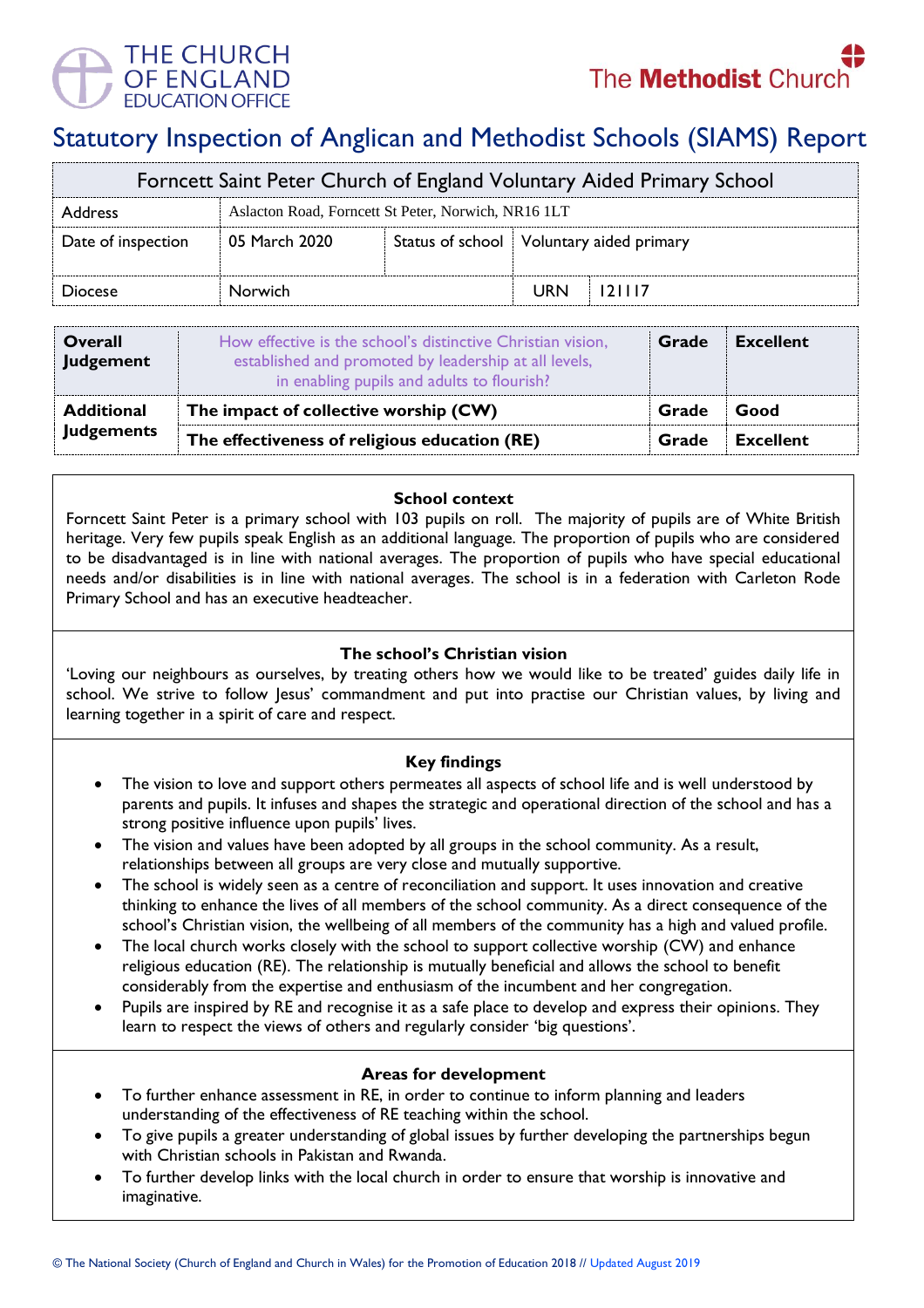How effective is the school's distinctive Christian vision, established and promoted by leadership at all levels, in enabling pupils and adults to flourish?

## **Inspection findings**

The school's strong Christian vision emphasises helping other people. This is at the core of operational and strategic decision making, relationships and the way parents and pupils see the school. At the request of the diocese and in line with their vision, school leaders began supporting a local church school which was trying to cope with many difficult challenges. The success of this partnership led to federation in September 2019. The school is a highly inclusive and welcoming community. Many pupils with considerable academic, social and medical challenges, some of whom were facing exclusion, have transferred to Forncett from this and other local schools. In line with its vision, the school has enthusiastically welcomed them all and their parents recognise the positive changes that they have seen in their children since they joined Forncett. In spite of significant challenges the school has been able to maintain pupil progress broadly in line with the national average. Targeted support from teaching assistants provides effective in-class support to enable the least able to access a full curriculum and in many cases make expected progress. The headteacher said that these measures had enabled many children to stay in school who would not have been able to otherwise. The school is recognised by governors and parents as a centre of reconciliation and support. The school effectively makes use of innovative strategies to target specific resources at those most in need of them. As a result, the whole school can live and work effectively together in a spirit of care and respect, as the vision dictates. By employing a counsellor, and providing a nurture room, the school is able to offer considerable and valued support for families and pupils whenever they need it. The vision is supplemented by twelve distinctively Christian values drawn from the Values for Life scheme. These are focussed upon in rotation. Governors, parents and pupils have a good understanding of these values and what it means to fully integrate them into their lives. Parents enthusiastically support the school's Christian vision and values and provide many examples of pupils putting these values into practice both inside and outside school.

In line with the school vision, leaders ensure that the wellbeing of all members of the community has a high profile. Staff and parents speak enthusiastically of the importance of this in their working and personal lives. Professional development for staff and governors is important to the school, and leaders are innovative in providing development opportunities for them. Parents speak of the school as a loving family environment where relationships are excellent. One parent who brought a child from another school, said that she chose Forncett for her child specifically because of the relationships she saw between staff, pupils and their parents. Many staff and governors speak of the way they live out the vision by thinking of each other's wellbeing and offering practical support out of school when it is required.

The relationship with the local church is very strong. The vicar and, at appropriate times, members of the congregation work closely with the school as governors, to support CW and to contribute to RE. The school has a notice board in the church to publicise its work to the community and in turn publicises church events and services. Regular worship in church is well supported by parents. The diocese provides advice and training opportunities for school leaders, and valued opportunities for pupils to visit the cathedral.

School leaders use creativity and innovation effectively to provide opportunities for pupils to explore situations of injustice and inequality. As a result, pupils are articulate advocates of change. They regularly challenge injustice and inequality and have a particular interest in environmental issues. They have supported a wide variety of charities including Children in Need, Sports Relief and Send My Friend to School. Pupils have a strong voice in school development through such bodies as the School Council and the Worship Team. The school values and acts upon their views. Teachers have the confidence and ability to vary teaching so as to make best use of their own interests and expertise. They go beyond planned opportunities and make the most of pupils' natural curiosity and interests.

Behaviour is consistently of a very high standard. School leaders and parents ascribe this to the impact of the school vision. The school's vision and policies are exemplified in its culture of forgiveness, fresh starts and reconciliation. As a result, incidents of serious bad behaviour, bullying or prejudice are extremely rare.

Collective worship is at the heart of school life. It is frequently led by pupils and is highly valued by them. Pupils